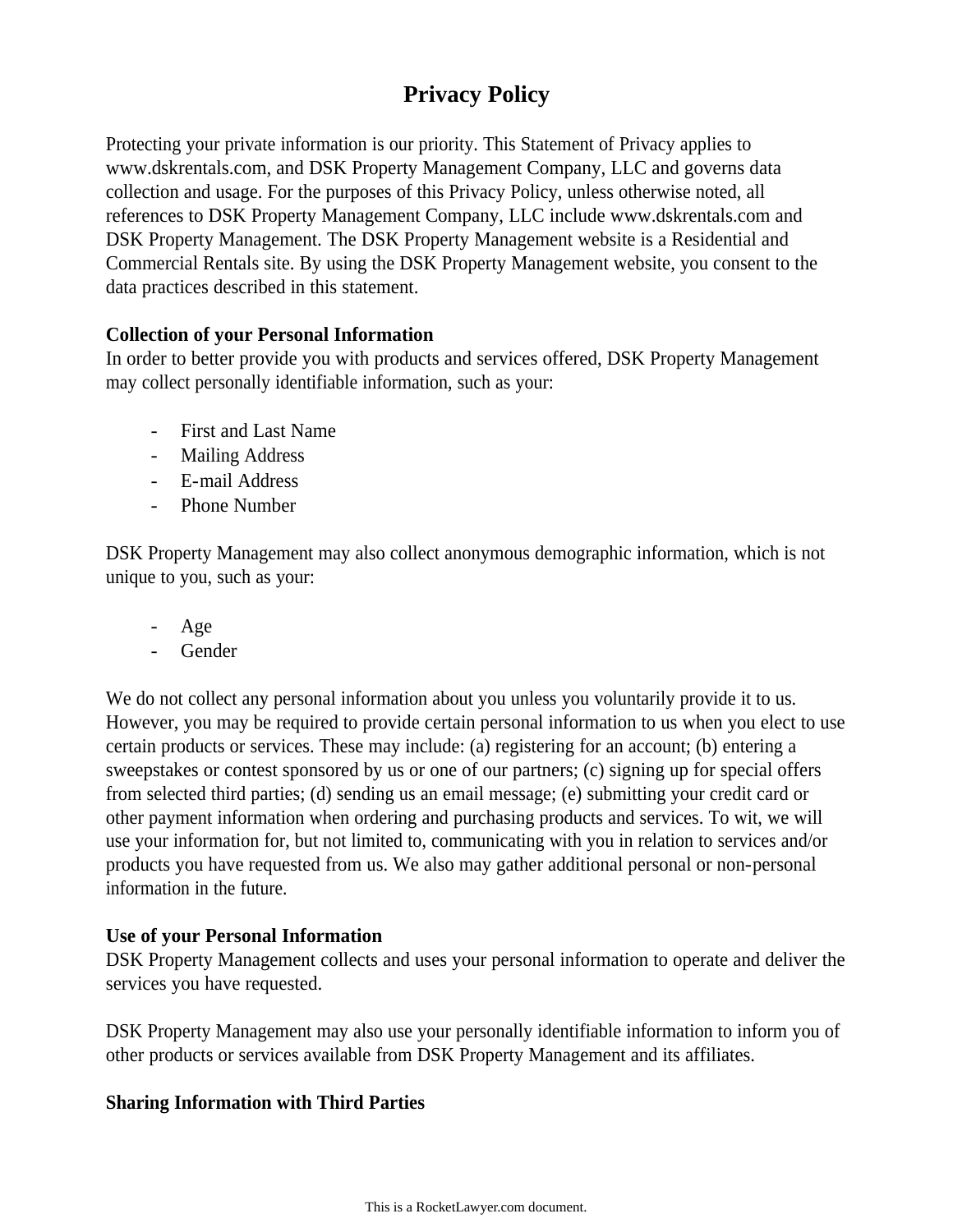DSK Property Management does not sell, rent or lease its customer lists to third parties.

DSK Property Management may share data with trusted partners to help perform statistical analysis, send you email or postal mail, provide customer support, or arrange for deliveries. All such third parties are prohibited from using your personal information except to provide these services to DSK Property Management, and they are required to maintain the confidentiality of your information.

DSK Property Management may disclose your personal information, without notice, if required to do so by law or in the good faith belief that such action is necessary to: (a) conform to the edicts of the law or comply with legal process served on DSK Property Management or the site; (b) protect and defend the rights or property of DSK Property Management; and/or (c) act under exigent circumstances to protect the personal safety of users of DSK Property Management, or the public.

#### **Tracking User Behavior**

 $\overline{\phantom{a}}$  , where  $\overline{\phantom{a}}$ 

DSK Property Management may keep track of the websites and pages our users visit within DSK Property Management, in order to determine what DSK Property Management services are the most popular. This data is used to deliver customized content and advertising within DSK Property Management to customers whose behavior indicates that they are interested in a particular subject area.

### **Automatically Collected Information**

Information about your computer hardware and software may be automatically collected by DSK Property Management. This information can include: your IP address, browser type, domain names, access times and referring website addresses. This information is used for the operation of the service, to maintain quality of the service, and to provide general statistics regarding use of the DSK Property Management website.

#### **Links**

This website contains links to other sites. Please be aware that we are not responsible for the content or privacy practices of such other sites. We encourage our users to be aware when they leave our site and to read the privacy statements of any other site that collects personally identifiable information.

### **Right to Deletion**

Subject to certain exceptions set out below, on receipt of a verifiable request from you, we will:

- Delete your personal information from our records; and
- Direct any service providers to delete your personal information from their records.

Please note that we may not be able to comply with requests to delete your personal information if it is necessary to:

• Complete the transaction for which the personal information was collected, fulfill the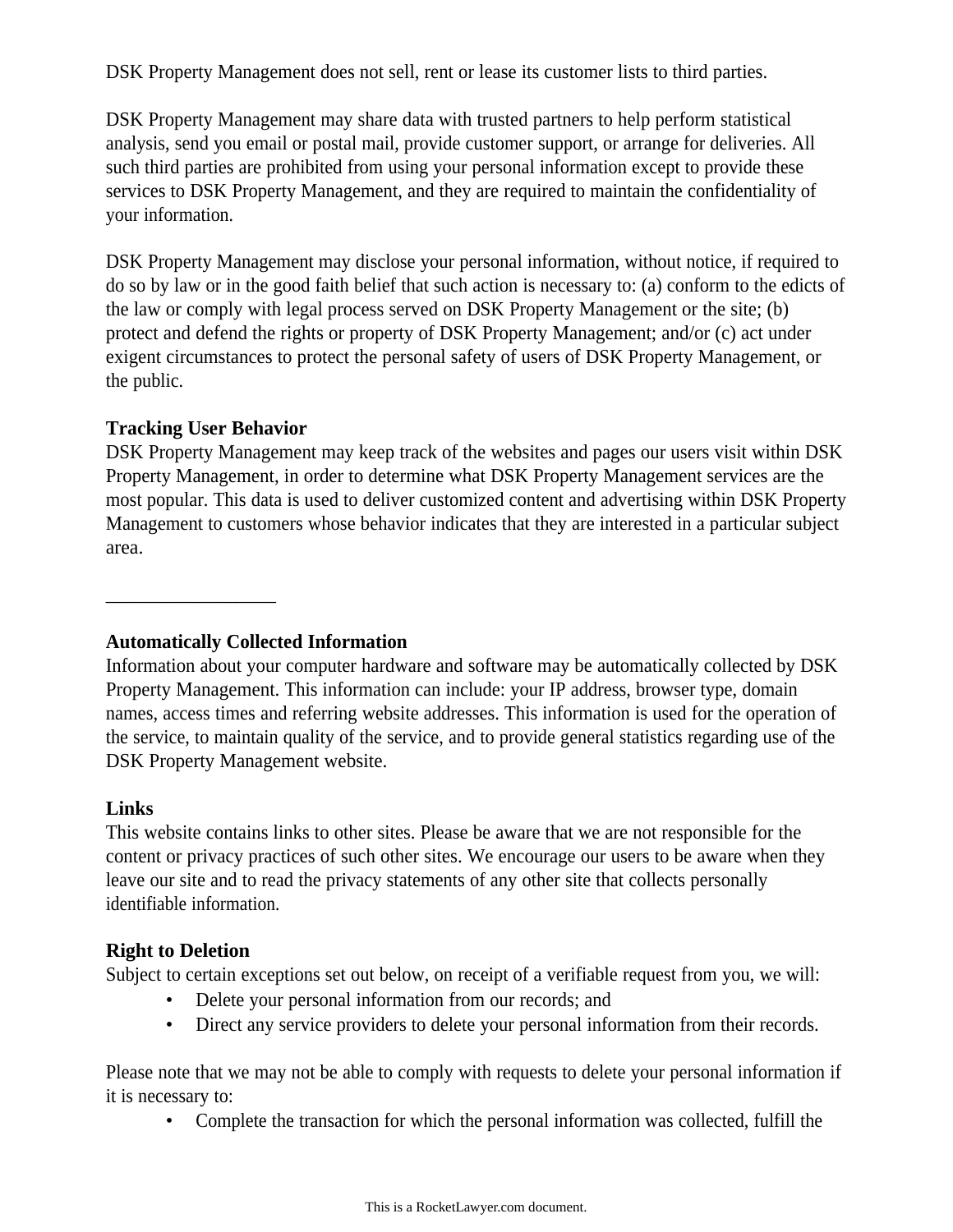terms of a written warranty or product recall conducted in accordance with federal law, provide a good or service requested by you, or reasonably anticipated within the context of our ongoing business relationship with you, or otherwise perform a contract between you and us;

- Detect security incidents, protect against malicious, deceptive, fraudulent, or illegal activity; or prosecute those responsible for that activity;
- Debug to identify and repair errors that impair existing intended functionality;
- Exercise free speech, ensure the right of another consumer to exercise his or her right of free speech, or exercise another right provided for by law;
- Comply with the California Electronic Communications Privacy Act;
- Engage in public or peer-reviewed scientific, historical, or statistical research in the public interest that adheres to all other applicable ethics and privacy laws, when our deletion of the information is likely to render impossible or seriously impair the achievement of such research, provided we have obtained your informed consent;
- Enable solely internal uses that are reasonably aligned with your expectations based on your relationship with us;
- Comply with an existing legal obligation; or
- Otherwise use your personal information, internally, in a lawful manner that is compatible with the context in which you provided the information.

# **Children Under Thirteen**

DSK Property Management does not knowingly collect personally identifiable information from children under the age of thirteen. If you are under the age of thirteen, you must ask your parent or guardian for permission to use this website.

## **E-mail Communications**

From time to time, DSK Property Management may contact you via email for the purpose of providing announcements, promotional offers, alerts, confirmations, surveys, and/or other general communication.

If you would like to stop receiving marketing or promotional communications via email from DSK Property Management, you may opt out of such communications by clicking on Unsubscribe Button.

# **External Data Storage Sites**

We may store your data on servers provided by third party hosting vendors with whom we have contracted.

## **Changes to this Statement**

DSK Property Management reserves the right to change this Privacy Policy from time to time. We will notify you about significant changes in the way we treat personal information by sending a notice to the primary email address specified in your account, by placing a prominent notice on our website, and/or by updating any privacy information. Your continued use of the website and/or Services available after such modifications will constitute your: (a) acknowledgment of the modified